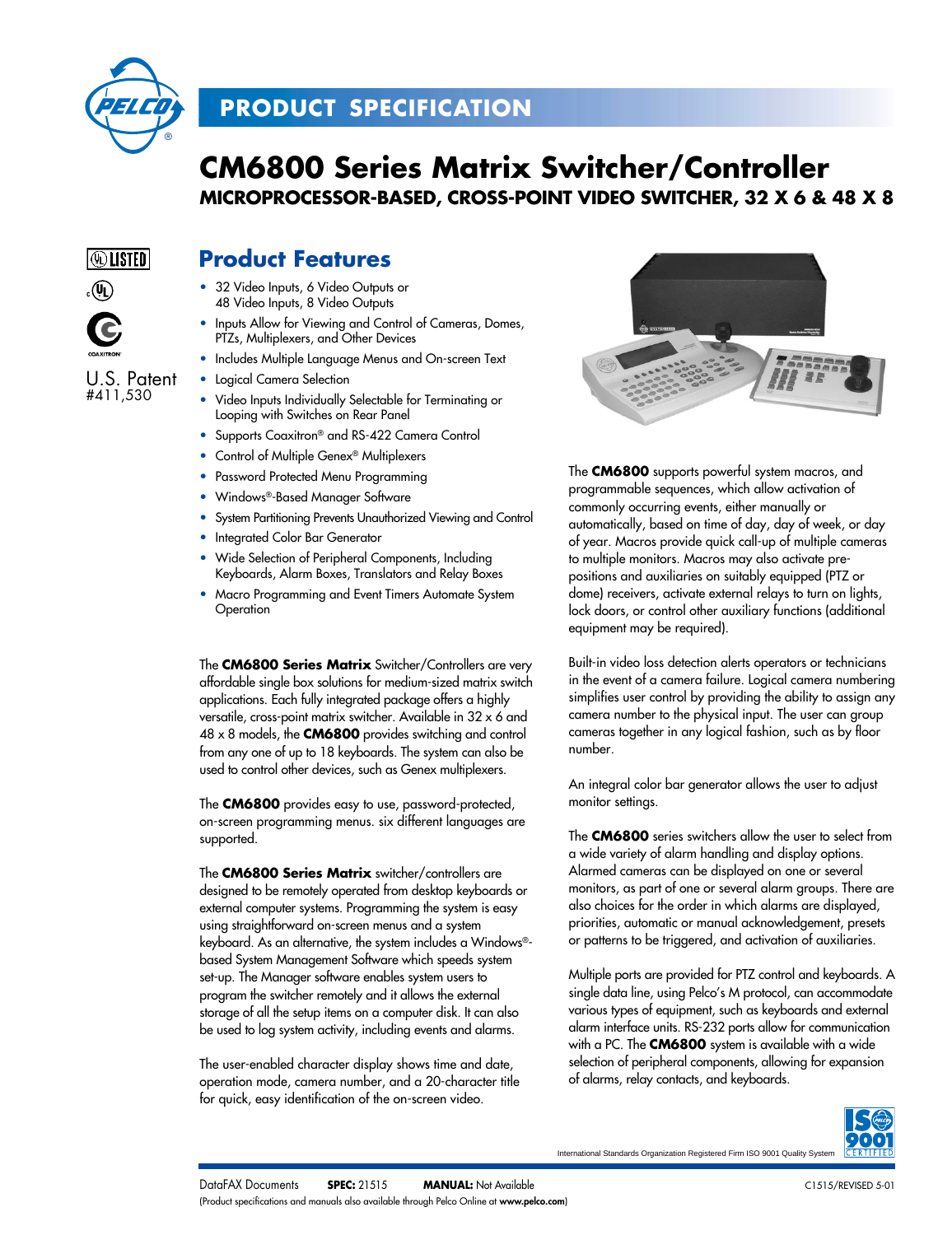

### **Matrix Switcher**

The CM6800 Matrix Switcher/Controller provides switching and control for up to forty-eight video inputs and eight monitor outputs (depending on the model) from any one of up to eighteen keyboards, PCs and other devices. The CM6800 can be controlled from a local or remote keyboard, or from an external computer. Additionally, it can be used with Genex multiplexers to display multiple camera views on a monitor. The CM6800 features menu-driven, password-protected programming either directly from the switcher or with the CM6800-MGR software package installed

**SWITCHER CHARACTERISTICS**

 $\frac{12.7 \text{ lb}}{12.7 \text{ lb}}$  (5.76 kg) 19 lb (8.6 kg)

on a personal computer. Programming menus and onscreen text are provided in six languages – English, French, German, Italian, Portuguese, and Spanish. Multiple ports are provided for PTZ control, keyboards, and peripheral components.

### **MODELS**

| CM6800-32X6*                      | Switcher/controller. 32 video inputs,<br>6 video outputs, NTSC, 120/230V,<br>50/60 Hz | Video Inputs, Looping       | BNC, terminating or looping                    | (individually selectable per camera)<br>.5 to 2 Vp-p composite video, video   |
|-----------------------------------|---------------------------------------------------------------------------------------|-----------------------------|------------------------------------------------|-------------------------------------------------------------------------------|
| CM6800-32X6-X*                    | Switcher/controller. 32 video inputs,                                                 |                             | loss detection                                 |                                                                               |
|                                   | 6 video outputs, PAL, 120/230V,                                                       | CM6800-32X6                 | Thirty-two                                     |                                                                               |
|                                   | 50/60 Hz                                                                              | CM6800-48X8                 | Forty                                          |                                                                               |
| CM6800-48X8                       | Switcher/controller. 48 video inputs,                                                 | Video Inputs, Terminating   |                                                |                                                                               |
|                                   | 8 video outputs, NTSC, 120/230V,<br>50/60 Hz                                          | CM6800-48X8                 |                                                | Eight, BNC, terminating .5 to 2 Vp-p<br>composite video, video loss detection |
| CM6800-48X8-X                     | Switcher/controller. 48 video inputs,                                                 | <b>Video Outputs</b>        | Six or eight outputs, BNC                      |                                                                               |
|                                   | 8 video outputs, PAL, 120/230V,<br>50/60 Hz                                           | Switching Type              | PAL compatible                                 | Cross-point video matrix. NTSC and                                            |
|                                   |                                                                                       | Switching Method            | Vertical interval switching                    |                                                                               |
| *Consult factory for availability |                                                                                       | Switching Time              |                                                | Less than 16 milliseconds (typical)                                           |
| GENERAL                           |                                                                                       | <b>VIDEO</b>                |                                                |                                                                               |
| <b>Memory Protection</b>          | Lithium battery provides 2 weeks of data                                              | <b>Bandwidth</b>            | 15 MHz                                         |                                                                               |
|                                   | protection.                                                                           | Frequency Response          |                                                | Flat to 8 MHz, $\pm 1$ dB to 13 MHz                                           |
| Keyboards                         | Eighteen: Sixteen KBD100/200/300/                                                     | Signal-to-Noise Ratio       |                                                | -50 dB (peak-to-peak vs. RMS noise)                                           |
|                                   | 300V series keyboards and two                                                         | Adjacent Channel Crosstalk  | -55 dB typical at 3.58 MHz                     |                                                                               |
|                                   | KBD960 keyboards. (Switcher can                                                       | Differential Gain           | 0.03% typical                                  |                                                                               |
|                                   | provide power for two KBD100/200/                                                     | Differential Phase          | $0.24^\circ$ typical                           |                                                                               |
|                                   | 300/300V Series keyboards.                                                            | Gain                        | Unity $(\pm 1 \text{ dB})$                     |                                                                               |
|                                   | Additional keyboards will require a                                                   | DC Output                   | Zero volts                                     |                                                                               |
|                                   | remote power supply.)                                                                 | Video Cable Distances       | Minimum cable requirements:                    |                                                                               |
| Receiver/Dome Control             | Coaxitron <sup>®</sup> and RS-422                                                     |                             | • 75 ohms impedance                            |                                                                               |
| Alarm Inputs                      | Eight individually programmable for                                                   |                             |                                                | • All-copper center conductor                                                 |
|                                   | N.O. or N.C. on rear panel (plus an                                                   |                             |                                                | • All-copper braided shield with 95%                                          |
|                                   | additional 128, via ALM2064, Alarm                                                    |                             | braid coverage                                 |                                                                               |
|                                   | Interface Units, providing a total of 136                                             |                             |                                                |                                                                               |
|                                   | possible)                                                                             |                             | Cable Type<br>RG-59/U                          | Maximum Distance                                                              |
| Control Outputs on Rear Panel     |                                                                                       |                             |                                                | 750 ft (228 m)                                                                |
| AUX 1, 2                          | Two relays (SPDT), rated at 0.5 amp @                                                 |                             | <b>RG-6/U</b><br>$RJ-11/U$                     | 1,000 ft (304 m)                                                              |
|                                   | 125V, 1 amp @ 30 VDC, 60 milliohms                                                    |                             |                                                | 1,500 ft (457 m)                                                              |
| F3                                | contact resistance<br>One open collector (TTL); 15 VDC                                | <b>CHARACTER GENERATION</b> |                                                |                                                                               |
|                                   | maximum, 25 mA maximum                                                                | Character Type              |                                                | White with black outline, adjustable                                          |
| <b>Additional Outputs</b>         | Two REL2064, Relay Interface Units,                                                   |                             | brightness                                     |                                                                               |
|                                   | may be connected to expand relay                                                      | Camera Identification       |                                                | Two lines, twenty character title, plus                                       |
|                                   | outputs to a maximum of 128                                                           |                             |                                                | camera number, monitor number, date                                           |
| <b>Communication Ports</b>        |                                                                                       |                             |                                                | (4 formats) and time (24-hour or AM/                                          |
| CM6800-32X6                       | Four data ports, two PTZ control ports,                                               |                             |                                                | PM formats); each item user-selectable                                        |
|                                   | all programmable by the user; 2 ports                                                 | Programmable                | On-screen, menu driven                         |                                                                               |
|                                   | powered for keyboards                                                                 | Character Set               | 128 ASCII characters                           |                                                                               |
| CM6800-48X8                       | Eight data ports, two PTZ control ports,                                              |                             |                                                |                                                                               |
|                                   | all programmable by the user; 2 ports                                                 | <b>MECHANICAL</b>           |                                                |                                                                               |
|                                   | powered for keyboards                                                                 | Dimensions (switcher only)  |                                                | 5.25" H x 17.4" W x 12.25" D                                                  |
| <b>Ambient Operating</b>          |                                                                                       |                             | $(13.34 \times 44.20 \times 31.12 \text{ cm})$ |                                                                               |
| Temperature                       | 20° to 120°F (-7° to 49°C)                                                            | Mounting (switcher only)    |                                                | Factory configured for EIA rack mount                                         |
| Humidity                          | 10-90% non-condensing                                                                 |                             |                                                | (3 RU); rack ears can be removed for                                          |
|                                   |                                                                                       |                             |                                                | versatile wall mount or freestanding                                          |
| ELECTRICAL                        |                                                                                       |                             | applications                                   |                                                                               |
| Power Source                      | 120V or 230V, 50/60Hz                                                                 | Weight (switcher only)      | Unit                                           | Shipping                                                                      |
|                                   |                                                                                       |                             |                                                |                                                                               |

Power Consumption 25 watts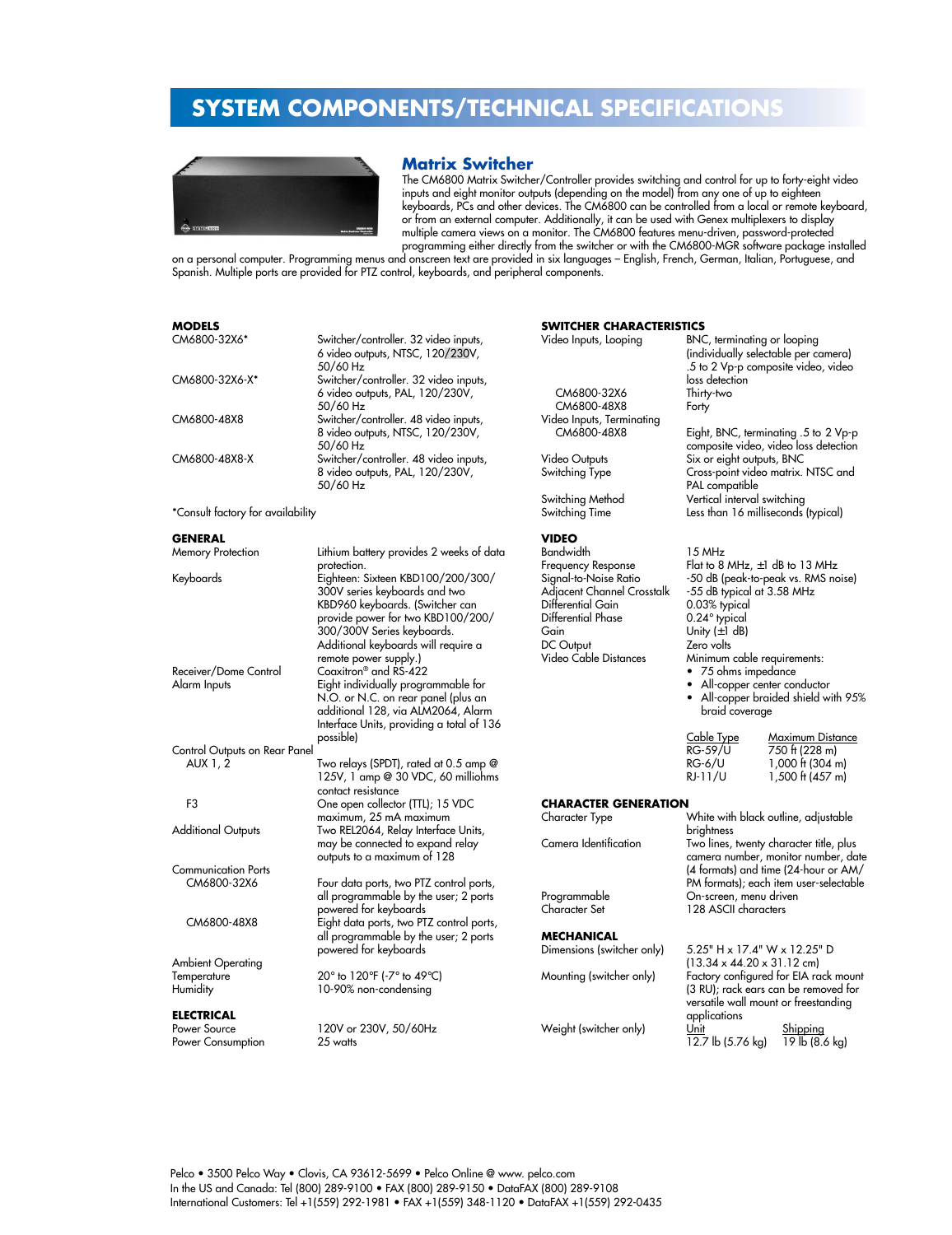

### **KBD300 and KBD300V Keyboards**

These full-feature keyboards offer PTZ control, programming capabilities, camera and monitor call-up, operation of sequences and patterns, and local auxiliary activation. Added function keys allow control of receiver auxiliaries. The functions keys have dual selections to allow remote control of multiplexer functions when a Pelco Genex Series multiplexer is used in conjunction with the CM6800 Series Matrix Switcher.

The KBD300 features a three-axis, vector solving joystick that includes a twisting, return-to-center head for precise, single-hand control of PTZ functions. The KBD300V offers a complete, standalone control and viewing package, featuring a 5-inch (12.7 cm) diagonal active matrix monitor and vector-solving joystick.

### **MODELS**

Desktop keyboard with full switching and programming capabilities, plus joystick control of PTZ functions KBD300V Same as KBD300 except has 5-inch (12.7 cm) LCD monitor, 120V, 60 Hz, NTSC KBD300V-X Same as KBD300V except 230V, 50 Hz

\* 25-foot cable supplied. If distance between switcher and keyboard exceeds 25 feet, use KBDKIT/KBDKIT-X. Required when wiring more than one keyboard to a single keyboard port.

#### **ELECTRICAL**

Input Voltage Power Consumption KBD300 1 watt KBD300V 8 watts Keyboard Communication Interface RS-485

 $KBD300$  12V, 50/60 Hz or +12 VDC<br>KBD300V +12 VDC @ 1A  $+12$  VDC @ 1A

Keyboard Connector RJ-45, 8-pin, modular (female)

9600

### **GENERAL**

Keyboard Keypad Mechanical

Ambient Operating Temperature<br>KBD300 Dimensions<br>KBD300

Communication Parameters 8 data bits, odd parity, 1 stop bit Operating Distance 4,000 feet (1,219 m) on 24 AWG wire

3-axis, vector-solving, with twisting, return-to-center head Display Red LED, 7-segment, 2 cells

 $\overline{R}$ BD300 20° to 120°F (-7° to 49°C)<br> $\overline{R}$ BD300V 24° to 140°F (-10° to 60°C)  $24^{\circ}$  to  $140^{\circ}$ F (-10° to 60°C)

2.25" H x 9.50" W x 7.125" D (5.72 x 24.13 x 18.10 cm) KBD300V 2.25" H x 14.63" W x 7.125" D (5.72 x 37.16 x 18.10 cm) Weight Unit Shipping KBD300 2.5 lb (1.12 kg) 4 lb (1.81 kg)<br>KBD300V 4.3 lb (1.95 kg) 7 lb (3.17 kg) 4.3 lb  $(1.95 \text{ kg})$ 



### **KBD100 Keyboard**

Our most economical keyboard, the KBD100 features limited CM6800 Matrix control for operator locations where pan/tilt/zoom (PTZ) functions are not intended or not required. Features include programming capabilities, camera and monitor call-up, operation of sequences and patterns, and three function keys to allow local auxiliary activation.

### **KBD200 Keyboard**

This economical full-feature keyboard offers PTZ control, programming capabilities, camera and monitor call-up, operation of sequences and patterns, local auxiliary activation and "Touchspeed" multi-speed control of variable speed receivers. Added function keys allow control of receiver auxiliaries. The KBD200 additionally features an ASCII Mode, included specifically for phone line video applications. When configured for ASCII Mode control, the KBD200 outputs RS-422 ASCII protocol at 9600 baud. This configuration requires the KBDKIT and, in some cases, the PV130 RS-232 to RS-422 converter.

> $\overline{1.9}$  lb (0.86 kg)  $\overline{3}$  lb (1.35 kg)<br>KBD200 2.1 lb (0.97 kg)  $\overline{3}$  lb (1.35 kg) 2.1  $\overline{b}$  (0.97 kg)

| <b>MODELS</b>                                                                                                |                                     | <b>GENERAL</b>           |                                                |                |
|--------------------------------------------------------------------------------------------------------------|-------------------------------------|--------------------------|------------------------------------------------|----------------|
| KBD100*                                                                                                      | Desktop keyboard, no PTZ            | Keyboard Keypad          | Mechanical                                     |                |
| <b>KBD200*</b>                                                                                               | Desktop keyboard, multi-speed PTZ   | Display                  |                                                |                |
| * 25-foot cable supplied. If distance between switcher and keyboard<br>exceeds 25 feet, use KBDKIT/KBDKIT-X. |                                     | <b>KBD100</b>            | 7-segment digital display:<br>Red LED, 1 cell  |                |
| <b>ELECTRICAL</b>                                                                                            |                                     | <b>KBD200</b>            | 7-segment digital display:<br>Red LED, 2 cells |                |
| Input Voltage                                                                                                | +12 VDC or 12V 50/60 Hz             |                          | Multiplexer mode indicator:                    |                |
| Power Consumption                                                                                            | l watt                              |                          | Green LED                                      |                |
| Keyboard Connectors                                                                                          | RJ-45, 8-pin modular (female)       | <b>Ambient Operating</b> |                                                |                |
| Keyboard Communication                                                                                       |                                     | Temperature              | 20° to 120°F (-7° to 49°C)                     |                |
| Interface                                                                                                    | RS-485                              | Humidity                 | 10-90% non-condensing                          |                |
| Baud                                                                                                         | 9600                                | <b>Dimensions</b>        |                                                |                |
| <b>Communication Parameters</b>                                                                              | 8 data bits, odd parity, 1 stop bit | <b>KBD100</b>            | $2.25" H \times 6" W \times 7.125" D$          |                |
| <b>Operating Distance</b>                                                                                    | 4,000 feet (1,219 m) on 24 AWG      |                          | $(5.72 \times 15.24 \times 18.1 \text{ cm})$   |                |
|                                                                                                              | wire                                | <b>KBD200</b>            | 2.25" H x 8.125" W x 7.125" D                  |                |
|                                                                                                              |                                     |                          | $(5.72 \times 20.64 \times 18.1$ cm)           |                |
|                                                                                                              |                                     | Weight                   | Shipping<br>Unit                               |                |
|                                                                                                              |                                     | <b>KBD100</b>            | 1.9 lb (0.86 ka)                               | 3 lb (1.35 kg) |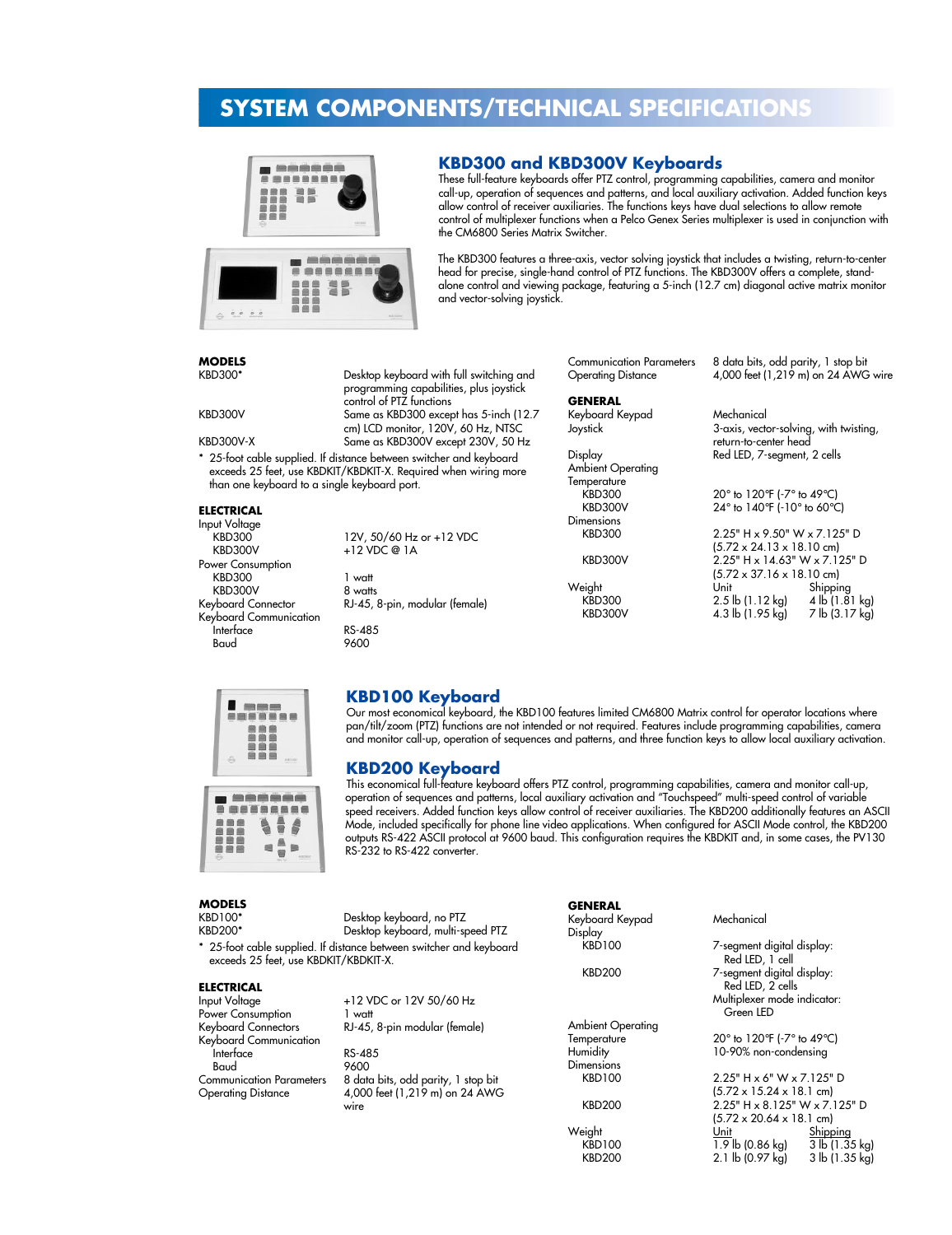

### **KBD960 and KBR960 Keyboards**

These keyboards provide system users with the maximum degree of flexibility in controlling camera call-up and pan and tilt/dome operation. Twenty-four programmable soft keys may be individually labeled with installation specific titles. This allows logical camera selection based on the camera's field of view rather than camera numbers.

The KBD960/KBR960 includes a variable speed, vector-solving joystick with zoom control knob for pan/tilt/zoom and dome control. All additional lens control functions are positioned next to the joystick for one-handed operation. Two internal relays are provided to activate local devices such as video printers and VCRs. LCD display keys give system operators fingertip control of powerful programming and operational features. These keys access multiple menus of logically displayed icons for simplistic operation. All programmable soft keys illuminate when relays and auxiliaries are activated. The keyboard utilizes an adjustable backlit LCD screen to provide the greatest amount of flexibility in a variety of lighting conditions. Also, an adjustable audible beeper is provided to alert operators of all alarm conditions. From the keyboard, the user can control auxiliary relay activated devices, receivers, camera/monitor switching, and multiplexer screen functions, and create single/ dual patterns, zones, zone labels, presets and preset recalls. The KBR960 is a rack mount version.

| 000000000<br>٠ | $-1$<br><b>Pai Lond</b> | $\circ$<br>--<br>-- |  |
|----------------|-------------------------|---------------------|--|

# **MODELS**

# **FUNCTIONAL**

Specialty Keys<br>″T) "Turbo"

Full-function desktop variable-speed keyboard. 120V, 60 Hz wall transformer KBD960-X Same as KBD960 except 230V, 50 Hz Full-function 19-inch EIA rack mount keyboard (4 RUs). 120V, 60 Hz KBR960-X Same as KBR960 except 230V, 50 Hz

Vector-solving, variable-speed with zoom Display LCD, backlit icon and alphanumeric Eight multi-function keys to access programming icons and menus Definable Keys Twenty-four programmable "soft" keys Numeric keys (0-9) plus (Cam) and (Mon)

Activates high speed mode of Intercept® and Spectra® domes (Bkwd/Fwd) Initiates backward or forward camera sequencing of next/last camera (Run/Mac) Initiates sequencing/calls pre-programmed macros (Rcl/Alt) Recalls previously selected cameras/ calls next camera in group (Prst/Lock) Calls pre-position scene/locks currently displayed camera to monitor

## **ELECTRICAL**<br>Input Voltage

Power Consumption 10 watt<br>Communication RS-485 **Communication**<br>Operating Distance

Internal Relay Rating 1A

Keyboard Communication Interface RS-485 Communication

#### **GENERAL**

Ambient Operating Dimensions<br>KBD960

Unit Weight Shipping Weight

12 VDC from 120V, 60 Hz or 230V, 50 Hz wall transformer (supplied)<br>10 watts 4,000 feet (1,219 m) on 24 AWG wire Keyboard Connectors Two 8-pin RJ-45 connectors (female) (RS-485 serial ports) One 4-pin RJ-45 connector (female) (RS-232 serial port) Two 6-pin RJ-45 connectors (female)

19200

Parameters 8 data bits, no parity, 1 stop bit

32° to 120°F (0° to 49°C)

3.30" H x 15.53" W x 7.80" D (8.38 x 39.45 x 19.81cm) KBR960 7.00" H x 19.00" W x 1.75" D (17.78 x 48.26 x 4.45 cm) Fits 19-inch EIA Standard rack (4 RUs)

KBD960 4.59 lb (2.08 kg)<br>KBR960 6.40 lb (2.90 kg) 6.40 lb  $(2.90 \text{ kg})$ 

...<br>KBD960 9 lb (4.1 kg)<br>KBR960 11 lb (4.9 kg 11  $\overline{b}$  (4.9 kg)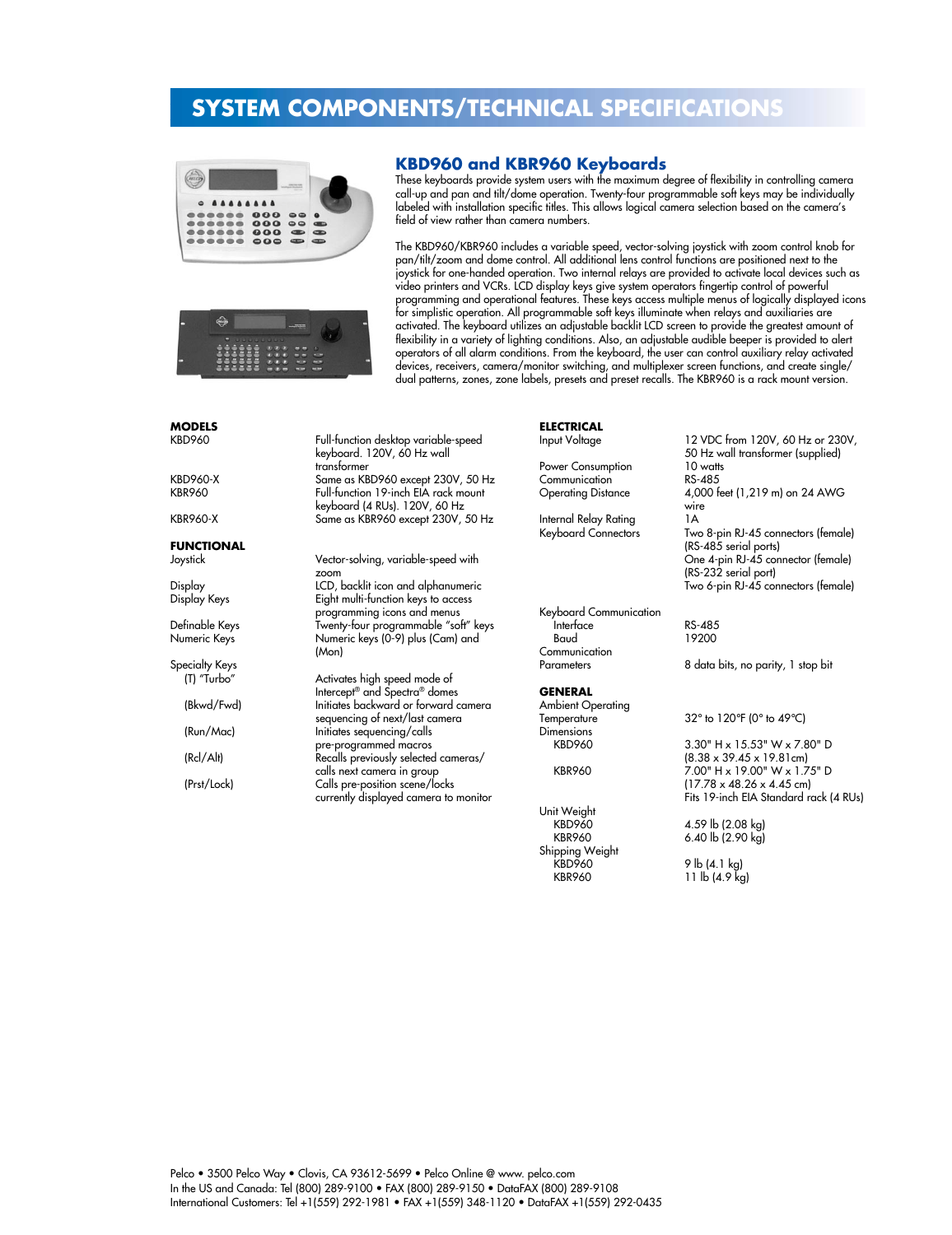

#### **Alarm Interface Unit**

**MECHANICAL**

The Alarm Interface Unit connects directly to the System 6800 controller. Each unit can monitor up to 64 alarms. Up to two units can be connected, using the CM6800's M port, allowing up to 128 external alarms. The Alarm Interface Unit supports inputs from N.O. or N.C. contacts.

| MODEL                     |                                                                           | MECHANICAL               |                                                            |
|---------------------------|---------------------------------------------------------------------------|--------------------------|------------------------------------------------------------|
| ALM2064                   | Alarm interface unit, provides alarm                                      | Connectors               |                                                            |
|                           | monitoring capabilities for up to<br>64 alarm inputs. 100-240V, 50/60 Hz, | Alarm Inputs             | Four dual-header, 32-input connectors<br>with mating plugs |
|                           | auto-ranging. (1 RU)                                                      | Power                    | 3-wire, 18 AWG                                             |
|                           |                                                                           | RS-485                   | Two RJ-45 connectors                                       |
| <b>ELECTRICAL</b>         |                                                                           | Relay Out                | One 3-pin header with mating plug                          |
| Input Voltage             | 100-240V, 50/60 Hz, auto-ranging                                          |                          |                                                            |
| Power Consumption         | 30 vA (reactive consumption);                                             | <b>GENERAL</b>           |                                                            |
|                           | 3 watts (active)                                                          | <b>Ambient Operating</b> |                                                            |
| Data Ports                |                                                                           | Temperature              | 32° to 120°F (0° to 49°C)                                  |
| Input                     | RS-485, RJ-45 connector                                                   | <b>Dimensions</b>        | $1.75"$ H x 19.00" W x 8.15" D                             |
| Output                    | RS-485, RJ-45 connector                                                   |                          | $(4.45 \times 48.26 \times 20.70$ cm)                      |
| <b>Indicators</b>         | Two power LEDs, green                                                     | Mounting                 | Fits 19-inch EIA Standard rack (1 RU)                      |
|                           | One alarm LED, red                                                        | Unit Weight              | 7 lb (3.17 kg)                                             |
| Fusing                    | 500 mA, 250V                                                              | Shipping Weight          | 11 $\mathsf{lb}$ (4.9 kg)                                  |
| Relay Out                 | Load rating for relay contacts:                                           |                          |                                                            |
|                           | 0.50A at 125V, 50/60 Hz or 1A at                                          |                          |                                                            |
|                           | 24 VDC                                                                    |                          |                                                            |
| <b>Operating Distance</b> | 4,000 feet (1,219 m) on 24 AWG wire                                       |                          |                                                            |
|                           |                                                                           |                          |                                                            |
|                           |                                                                           |                          |                                                            |
|                           |                                                                           |                          |                                                            |



### **Relay Interface Unit**

The Relay Interface Unit connects directly to the System 6800 controller and provides dry contacts for direct or automatic control of peripheral equipment. Each REL2064 provides up to 64 SPST contact outputs. Up to two units can be connected, using the CM6800's M port. Relays may be configured to N.O. or N.C.

> **MECHANICAL** Connectors<br>Relay Inputs

#### **GENERAL**

Ambient Operating<br>Temperature

Shipping Weight

Four dual-header, 32 input connectors with mating plugs Power 3-wire, 18 AWG<br>RS-485 Two RJ-45 conner RS-485 Two RJ-45 connectors<br>Relay Out Che 3-pin header with One 3-pin header with mating plug

Temperature  $32^\circ$  to  $122^\circ$ F (0° to  $50^\circ$ C)<br>Dimensions  $1.73''$  H x  $17.40''$  W x 8.5 1.73" H x 17.40" W x 8.54" D  $(4.39 \times 44.20 \times 21.69$  cm) Mounting Fits 19-inch EIA Standard rack (1 RU) 8 lb (3.63 kg)<br>12 lb (5.4 kg)

### **MODEL**

**MODEL**

**ELECTRICAL**<br>Input Voltage

Data Ports

Relay Output Contact Parameters Max. Switching Capacity 60 watts Max. Operating Voltage 250V, 50/6<br>
Max. Current 2A<br>
Contact Resistance 75 milliohms **Contact Resistance**<br>Rated Load Parameters

Relay interface unit provides 64 relays for operating peripheral equipment. 100-240V, 50/60 Hz, auto-ranging. (1 RU)

100-240V, 50/60 Hz, auto-ranging

Power Consumption 30 vA (reactive consumption); 5 watts (active)

Input RS-485, RJ-45 connector Baud rate selected with DIP switch Output RS-485, RJ-45 connector Baud rate selected with DIP switch Indicators Two power LEDs, green One data LED, red Fusing 500 mA, 250V

250V, 50/60 Hz<br>2A .5A @ 125V, 50/60 Hz 2A @ 30 VDC Operating Distance 4,000 feet (1,219 m) on 24 AWG wire